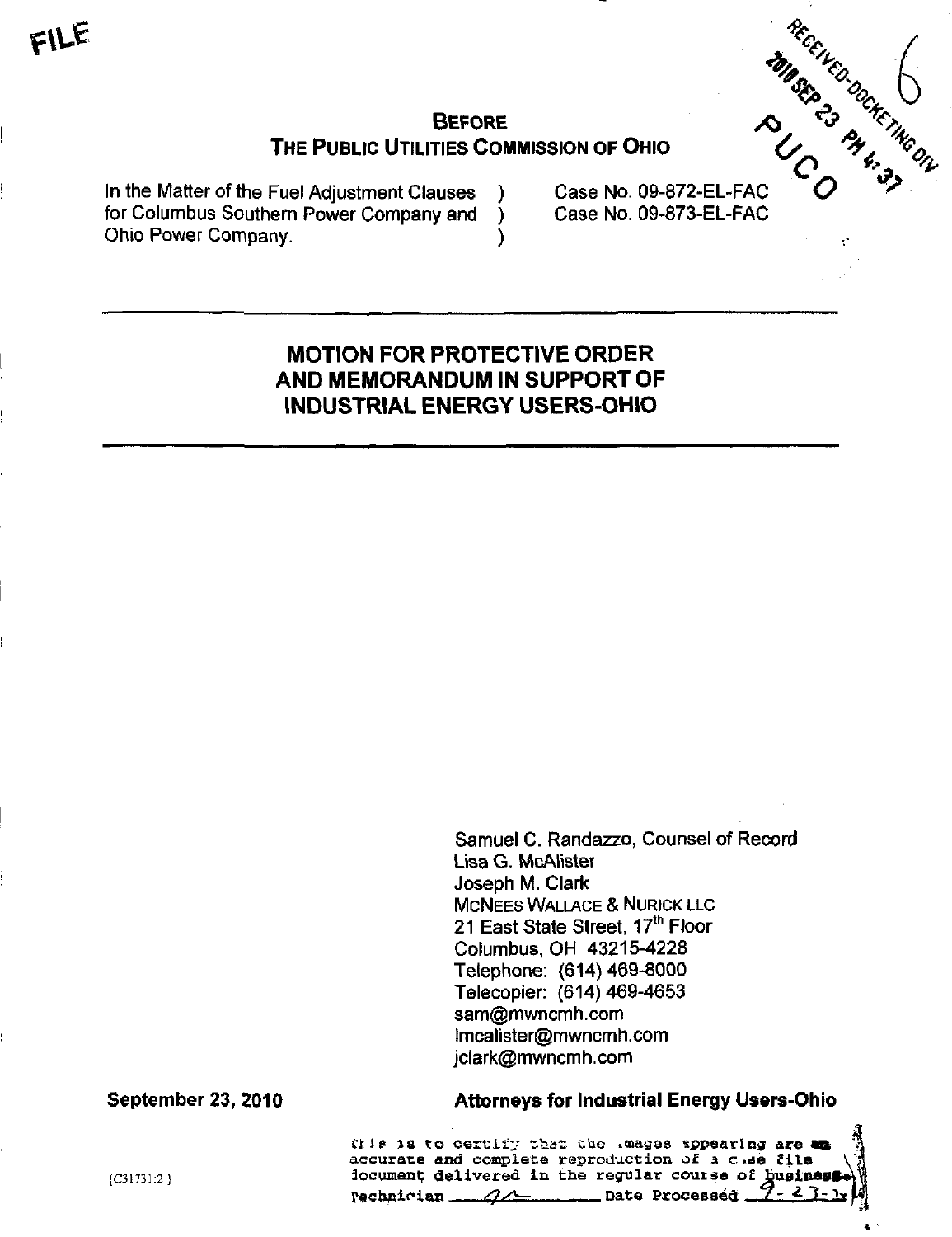## BEFORE THE PUBLIC UTILITIES COMMISSION OF OHIO

in the Matter of the Fuel Adjustment Clauses ) Case No. 09-872-EL-FAC for Columbus Southern Power Company and ) Case No. 09-873-EL-FAC Ohio Power Company. )

## MOTION FOR PROTECTIVE ORDER

Industrial Energy Users-Ohio ("lEU-Ohio") hereby respectfully moves the Public Utilities Commission of Ohio ("Commission"), pursuant to Rule 4901:1-24, Ohio Administrative Code ("O.A.C."), for a protective order regarding confidential information in the "Initial Brief of Industrial Energy Users-Ohio" ("Initial Brief). Specifically, the confidential information contained in lEU-Ohio's Initial Brief discusses the same confidential information in the management/performance audit report that was previously granted protective treatment as a trade secret by a June 29, 2010 Attorney Examiner Entry (hereinafter "June 29 Entry") in this docket. Additionally, Attachment A and a select portion of lEU-Ohio's Initial Brief contains background information that, if not protected as confidential information, would potentially disclose the infonnation deemed confidential by the Attomey Examiner's June 29 Entry. Pursuant to Rule 4901- 1-24(D), O.A.C., lEU-Ohio filed a redacted/public version of its Initial Brief and the confidential version of the Initial Brief is being filed under seal accompanied by this Motion for Protective Order.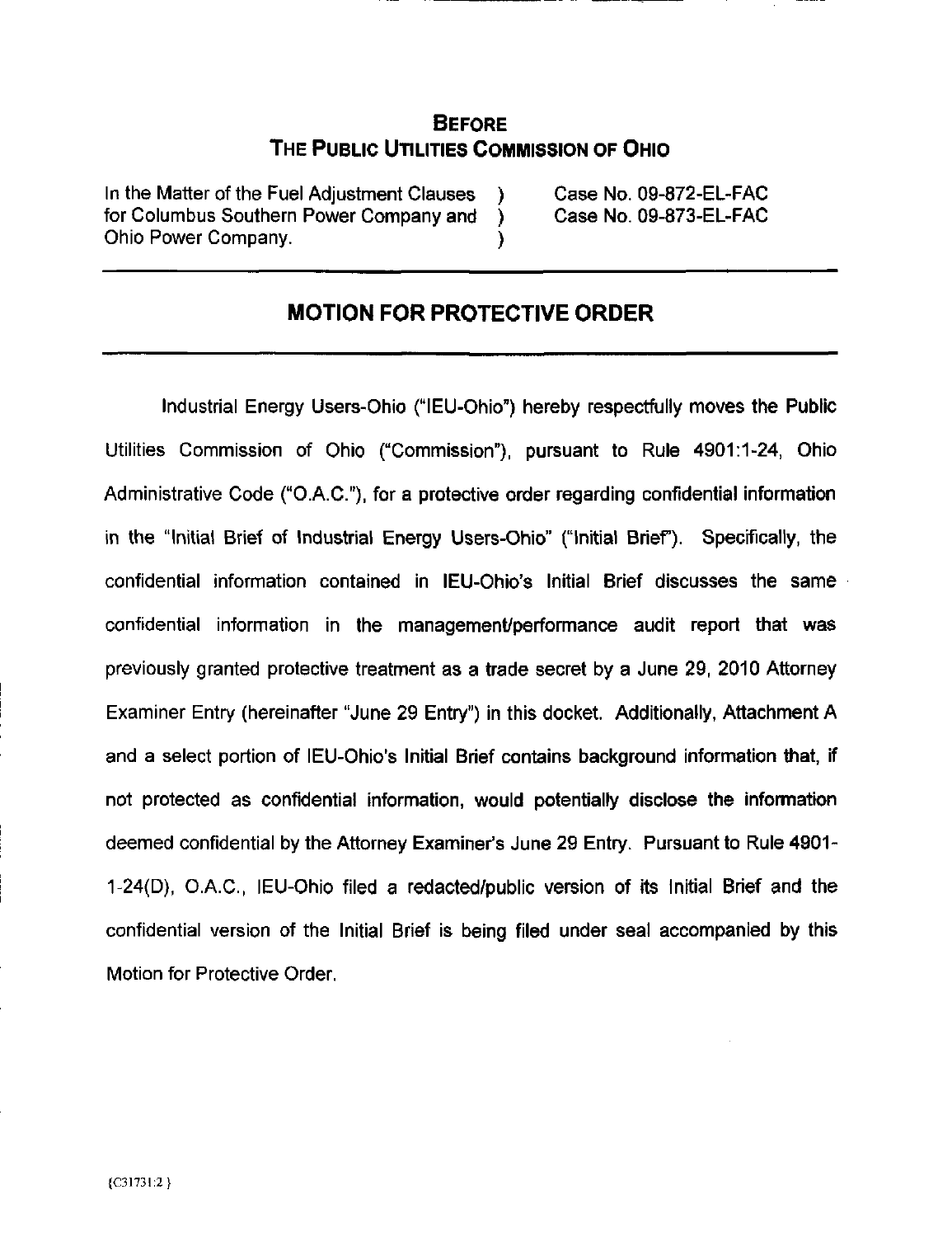Respectfully submitted.

ior m Chi

Sanuel C. Randazzo (Counsel of Record) Lisa G. McAlister Joseph M. Clark MCNEES WALLACE & NURICK LLC 21 East State Street, 17<sup>th</sup> Floor Columbus, OH 43215-4228 Telephone: (614)469-8000 Telecopier: (614) 469-4653 [sam@mwncmh.com](mailto:sam@mwncmh.com)  [lmcalister@mwncmh.com](mailto:lmcalister@mwncmh.com)  [jclark@mwncmh.com](mailto:jclark@mwncmh.com)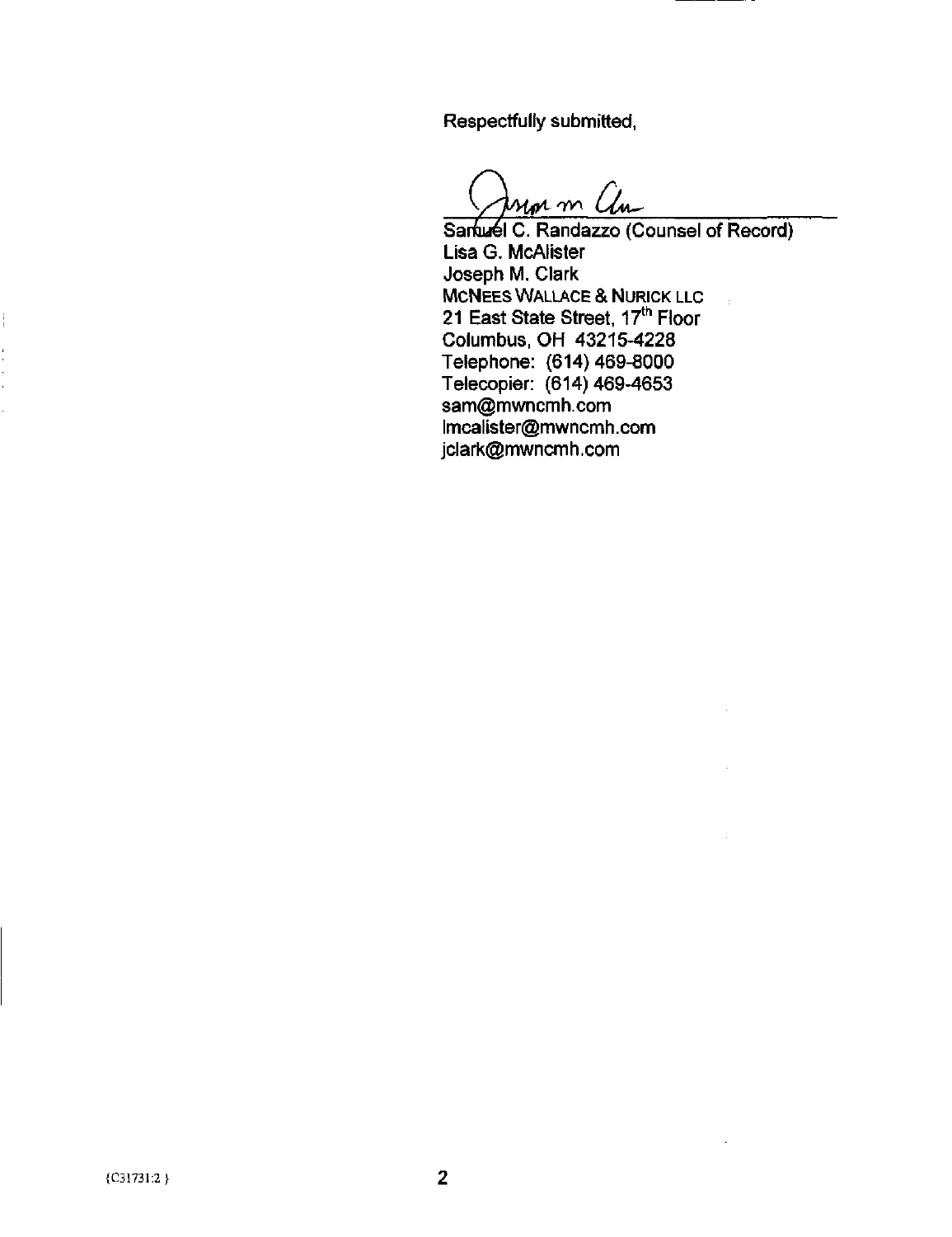### **BEFORE** THE PUBLIC UTILITIES COMMISSION OF OHIO

In the Matter of the Fuel Adjustment Clauses ) Case No. 09-872-EL-FAC for Columbus Southern Power Company and ) Case No. 09-873-EL-FAC Ohio Power Company. )

#### •'•—•'""'••' ^^—^—I^^^^M^I^M^M^^^^—^^ — •! IIIIH-IIIIIIM I II •Illlllllllll>ll» .II, . • •—1 1 •I.IMIII. I II MEMORANDUM IN SUPPORT

As explained in the Motion for Protective Order, the June 29 Entry granted a Columbus Southern Power Company ("CSP") and Ohio Power Company ("OP") (collectively, American Electric Power-Ohio or "AEP-Ohio") Motion for Protective Order of certain confidential information in the management/performance audit report filed in this docket on May 14, 2010. Additionally, when Parties filed their respective testimony in this case on August 16, 2010, the Attorney Examiner permitted Parties to simply file a letter requesting protective treatment of confidential information in the testimony in lieu of the ordinary motion for protective order inasmuch as the confidential information in the testimony had already been granted protective treatment by the June 29 Entry. lEU-Ohio hereby submits the information contained in the body of its Initial Brief contains the same confidential information already deemed confidential by the June 29 Entry and therefore should continue to be protected as confidential trade secrets in accordance with the June 29 Entry.

Further, "Attachment A" and Section B(2) of the Initial Brief provide additional background information regarding a coal contract at issue in this proceeding. While lEU-Ohio believes this information should be considered confidential pursuant to the June 29 Entry, it is not clear that the background information supporting lEU-Ohio's positions are subject to protective treatment under the June 29 Entry. Public release of this background information would possibly allow persons who have not executed  ${c}_{31731:2}$  3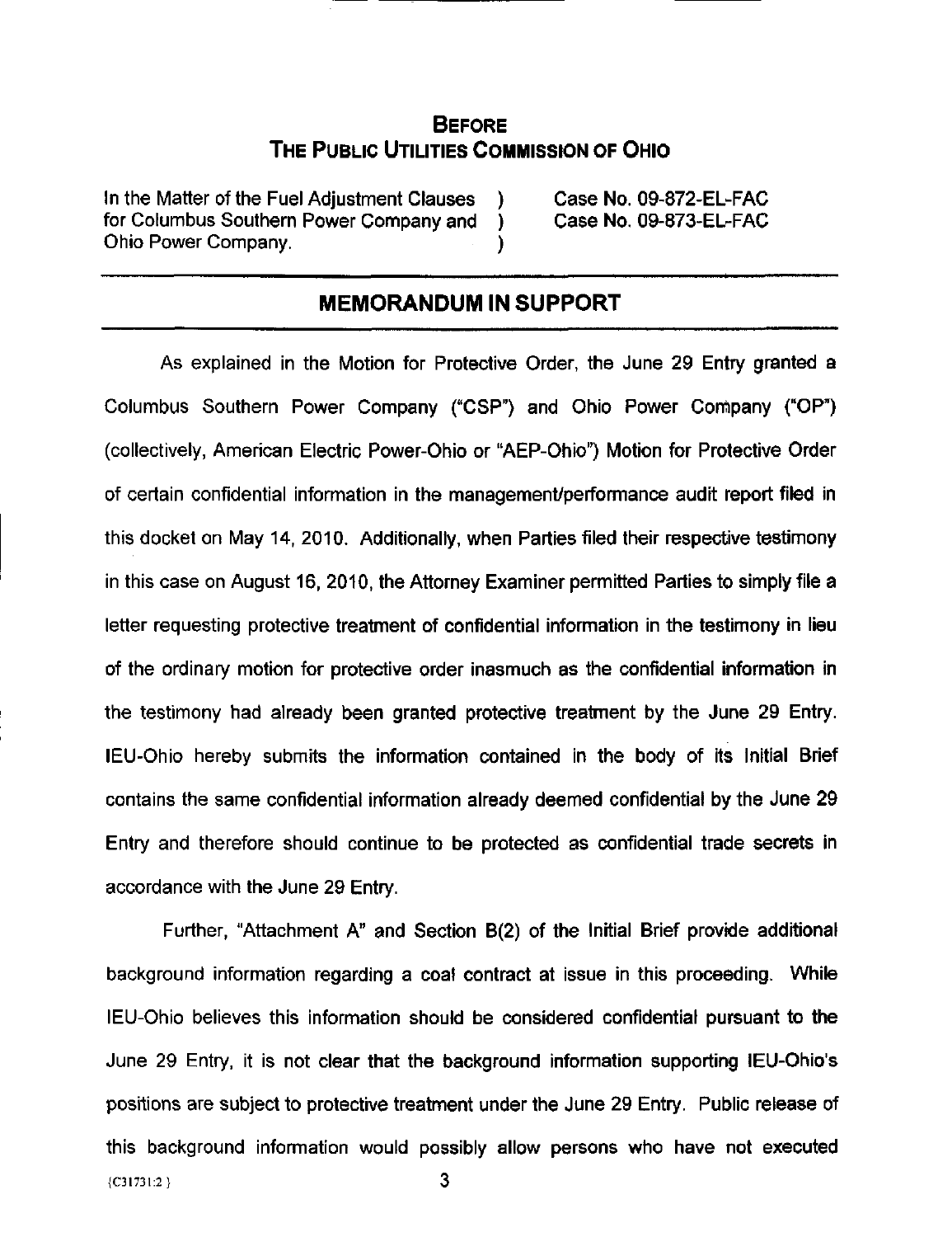protective agreements with AEP-Ohio to discern the information previously granted protective treatment by the June 29 Entry. Therefore, protection of this background information would be consistent with the June 29 Entry.

Thus, consistent with the protective agreement executed by lEU-Ohio and AEP-Ohio as well as the June 29 Entry, and to ensure that AEP-Ohio has a timely opportunity to seek protective treatment of the portion of lEU-Ohio's Initial Brief that may not be covered by the June 29 Entry, lEU-Ohio hereby files this Motion for Protective Order and Memorandum in Support.

Respectfully submitted,

 $m \vee L$ 

Samuel C. Randazzo (Counsel of Record) Lisa G. McAlister Joseph M. Clark MCNEES WALLACE & NURICK LLC Fifth Third Center 21 East State Street, 17<sup>th</sup> Floor Columbus, OH 43215^228 Telephone: (614)469-8000 Telecopier: (614)469-4653 [sam@mwncmh.com](mailto:sam@mwncmh.com)  [lmcalister@mwncmh.com](mailto:lmcalister@mwncmh.com)  [jclark@mwncmh.com](mailto:jclark@mwncmh.com) 

Attorneys for Industrial Energy Users-Ohio

4